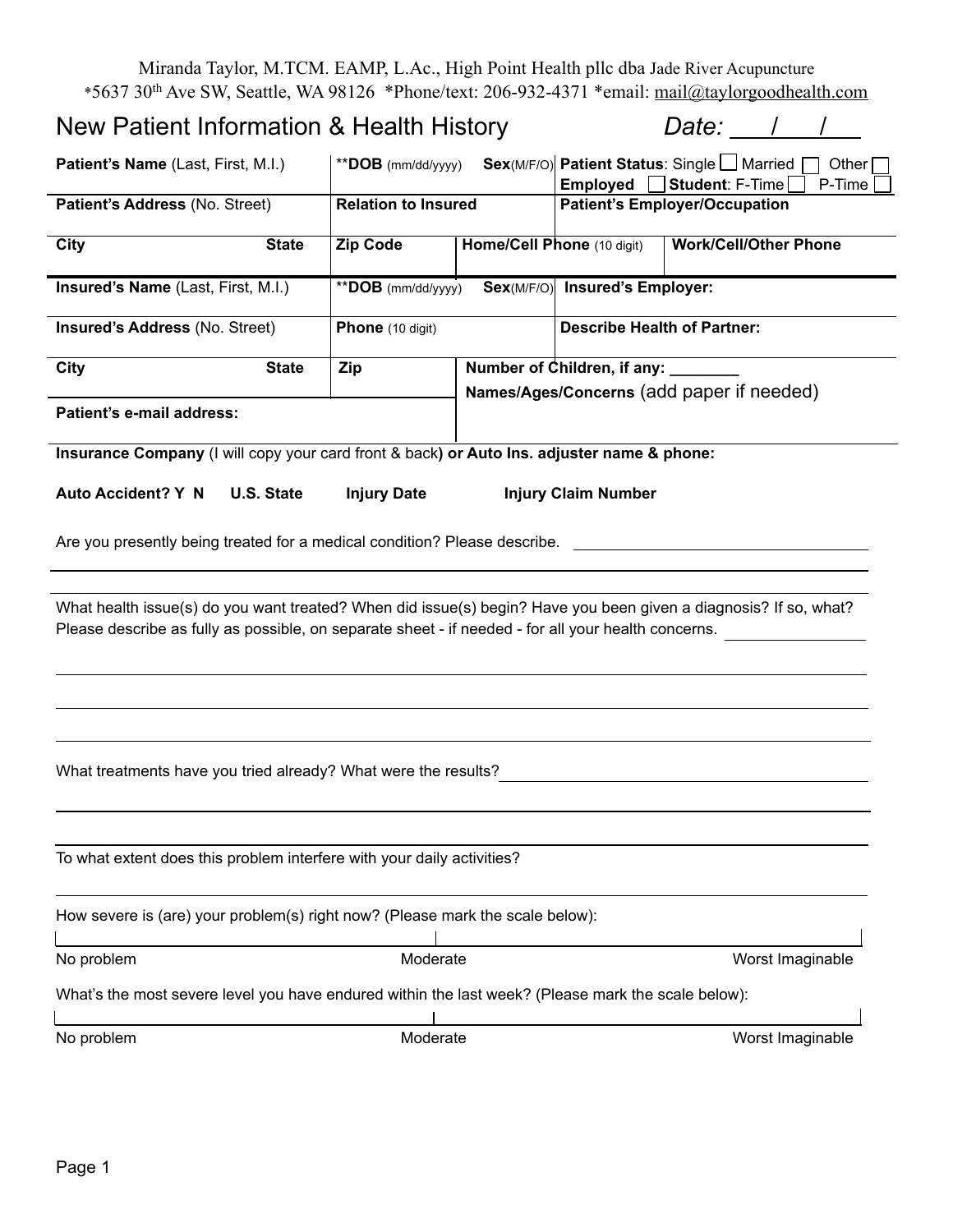|  | Your Past Medical History (please indicate with date(s) on the line |
|--|---------------------------------------------------------------------|
|--|---------------------------------------------------------------------|

| Cancer ________                                                       |     |                          | High Blood Pressure _______ | Rheumatic Fever ________                                                                                         | Venereal Disease ________                                                                                                                                                                                                     |
|-----------------------------------------------------------------------|-----|--------------------------|-----------------------------|------------------------------------------------------------------------------------------------------------------|-------------------------------------------------------------------------------------------------------------------------------------------------------------------------------------------------------------------------------|
| Diabetes ________                                                     |     |                          | Heart Disease ________      | Seizures ________                                                                                                | Asthma                                                                                                                                                                                                                        |
| Hepatitis ________                                                    |     |                          | Stroke ________             | Thyroid Disease _________                                                                                        | Pacemaker ________                                                                                                                                                                                                            |
|                                                                       |     |                          |                             | Surgeries (type and date), Other Significant Trauma (auto accidents, falls, etc. and date):                      |                                                                                                                                                                                                                               |
| Significant Dental Work (type and date):                              |     |                          |                             |                                                                                                                  |                                                                                                                                                                                                                               |
|                                                                       |     |                          |                             | Birth History (prolonged labor, forceps delivery, caesarian section, etc, when YOU were born):                   |                                                                                                                                                                                                                               |
| (How) Do You Take Care Of Your Spirit?                                |     |                          |                             | <u> 1980 - Jan Sterling Sterling (d. 1980)</u>                                                                   |                                                                                                                                                                                                                               |
| Family Medical History (other family members besides yourself):       |     |                          |                             |                                                                                                                  |                                                                                                                                                                                                                               |
| □ High Blood Pressure                                                 |     |                          | $\Box$ Alcoholism           | $\Box$ Cancer:                                                                                                   | $\Box$ Allergies (other family):                                                                                                                                                                                              |
| □ Heart Disease                                                       |     | $\Box$ Seizures          |                             | Who? What kind?                                                                                                  |                                                                                                                                                                                                                               |
| Arteriosclerosis<br>□                                                 |     | $\Box$ Asthma            |                             | $\Box$ Stroke                                                                                                    | $\Box$ Diabetes                                                                                                                                                                                                               |
| Occupational Stress (chemical, physical, psychological, etc.):        |     |                          |                             |                                                                                                                  | the control of the control of the control of the control of the control of the control of                                                                                                                                     |
| Do you exercise regularly? Y or N Please describe:                    |     |                          |                             |                                                                                                                  |                                                                                                                                                                                                                               |
| Please list any other problems you would like to discuss:             |     |                          |                             |                                                                                                                  |                                                                                                                                                                                                                               |
| How do you feel about the following areas in your life?               |     |                          |                             |                                                                                                                  |                                                                                                                                                                                                                               |
|                                                                       |     |                          |                             | Please circle appropriate description and indicate any problems you may be experiencing.                         |                                                                                                                                                                                                                               |
| Partner or significant other: great good fair poor bad                |     |                          |                             | <u> 1989 - Johann Barbara, martxa eta batarra (h. 1982).</u>                                                     |                                                                                                                                                                                                                               |
| Family:                                                               |     |                          | great good fair poor bad    | and the control of the control of the control of the control of the control of the control of the control of the |                                                                                                                                                                                                                               |
| Diet:                                                                 |     |                          | great good fair poor bad    |                                                                                                                  |                                                                                                                                                                                                                               |
| Sex:                                                                  |     | great good fair poor bad |                             |                                                                                                                  | the control of the control of the control of the control of the control of the control of the control of the control of the control of the control of the control of the control of the control of the control of the control |
| Self:                                                                 |     | great good fair poor bad |                             |                                                                                                                  |                                                                                                                                                                                                                               |
| Work:                                                                 |     | great good fair poor bad |                             |                                                                                                                  |                                                                                                                                                                                                                               |
| Please indicate Painful or Distressed Areas on diagram of body below: |     |                          |                             |                                                                                                                  |                                                                                                                                                                                                                               |
|                                                                       |     |                          |                             | <b>What are Your Treatment Goals?</b>                                                                            |                                                                                                                                                                                                                               |
|                                                                       |     |                          |                             |                                                                                                                  | $\Box$ Temporary relief of symptoms, such as pain control.                                                                                                                                                                    |
|                                                                       |     |                          |                             |                                                                                                                  | Eliminate root or cause of problem, if possible.                                                                                                                                                                              |
|                                                                       |     |                          |                             | Maintenance care (to keep in good health).                                                                       | $\Box$ Lessen/eliminate habits which contribute(d) to condition.                                                                                                                                                              |
|                                                                       |     |                          |                             |                                                                                                                  | On the following page, please check any boxes of                                                                                                                                                                              |
|                                                                       | JIb |                          |                             |                                                                                                                  | acute symptoms you have had in the past 2 weeks.                                                                                                                                                                              |
|                                                                       |     |                          |                             |                                                                                                                  | Please also check long-term chronic conditions                                                                                                                                                                                |

that you still have, and include dates, if requested: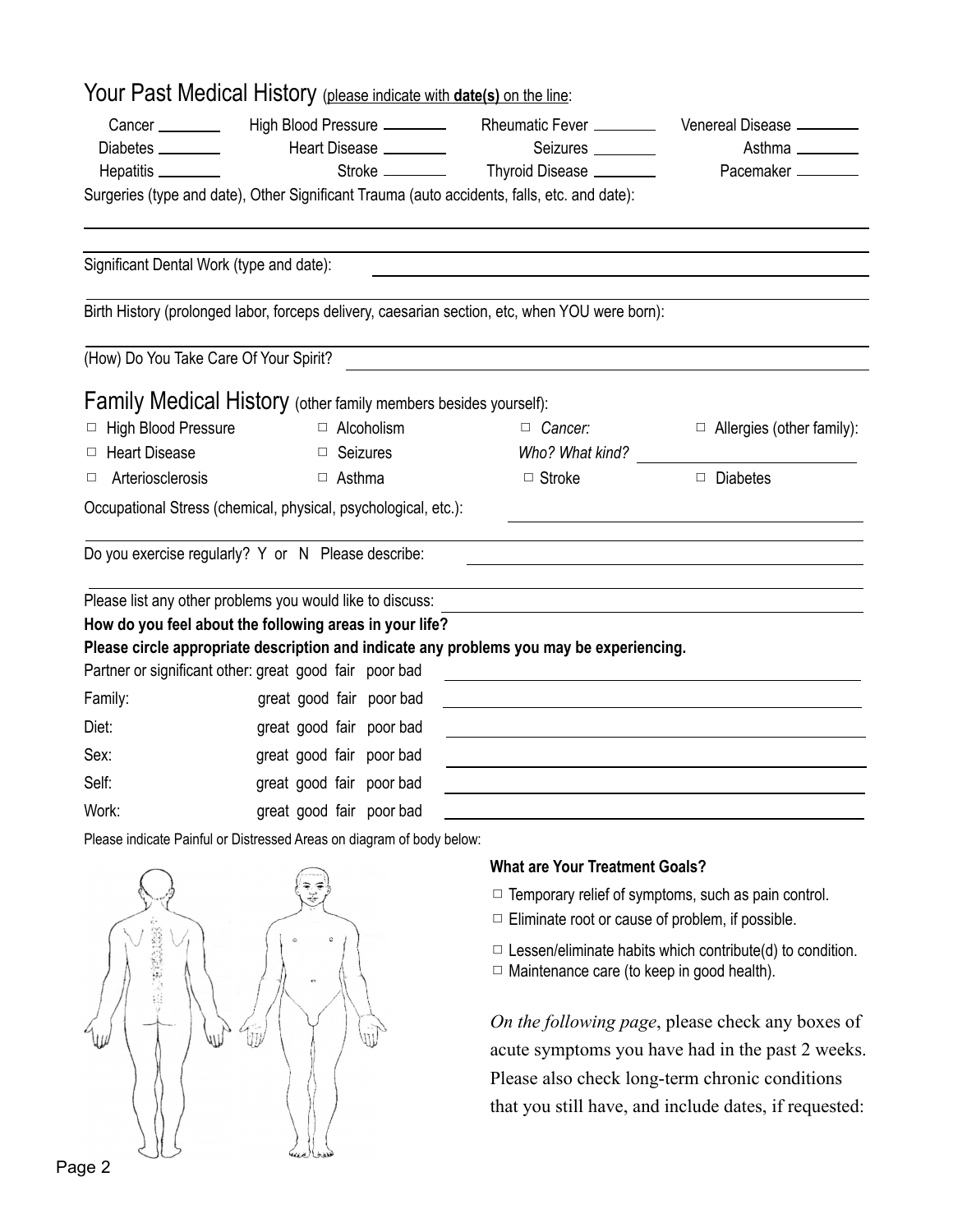#### Patient Name: \_\_\_\_\_\_\_\_\_\_\_\_\_\_\_\_\_\_\_\_\_\_\_\_\_ Date: \_\_\_\_\_\_\_\_\_

#### General

- $\Box$  Chills
- 䡦 Fevers
- $\Box$  Sweat easily
- $\Box$  Night sweats
- □ Localized weakness
- $\Box$  Bleed or bruise easily
- $\Box$  Peculiar tastes or smells
- $\Box$  Strong thirst (cold / hot)
- $\Box$  Thirst, no desire to drink
- $\square$  Fatigue
- □ Sudden energy drop  *Time of day:\_\_\_\_\_\_\_\_\_\_*
- $\Box$  Edema (swelling) *Where:*
- □ Poor sleeping
- 䡦 Tremors
- $\Box$  Poor balance
- □ Cravings
- $\Box$  Change in appetite
- $\Box$  Poor appetite
- $\Box$  Weight change *Gain / Loss \_\_\_\_\_\_\_\_\_\_\_*

# Skin and Hair

- 䡦 Rashes
- $\Box$  Itching
- $\Box$  Change in hair or skin
- $\Box$  Ulcerations
- 䡦 Eczema
- □ Oozing skin lesion
- 䡦 Hives
- 䡦 Pimples
- $\Box$  Recent moles
- $\Box$  Loss of hair
- 䡦 Dandruff

*Other hair or skin problems* 

## Head, Eyes, Ears Nose, and Throat

- 䡦 Dizziness
- $\Box$  Migraines
- □ Headaches... *When:\_\_\_\_*

## *Where:*

- $\Box$  Facial pain
- 䡦 Glasses

Page 3

- 䡦 Poor vision
- $\Box$  Night blindness
- $\Box$  Blurry vision
- □ Color blindness
- $\Box$  Blind field
- $\Box$  Spots in front of eyes
- $\Box$  Eye pain
- $\square$  Eye strain
- □ Cataracts
- 䡦 Eye Dryness
- $\square$  Excessive tearing
- $\Box$  Discharge from eyes
- $\Box$  Poor hearing
- $\Box$  Ringing in ears
- 䡦 Earaches
- $\Box$  Discharge from ear
- 䡦 Nose bleeds
- $\Box$  Sinus congestion
- □ Nasal drainage
- $\Box$  Grinding teeth
- $\Box$  Teeth problems
- $\Box$  Jaw clicks
- 䡦 Concussions
- $\Box$  Recurrent sore throats
- 䡦 Hoarseness
- □ Sores on lips/tongue
- *Other head / neck problems*

*\_\_\_\_\_\_\_\_\_\_\_\_\_\_\_\_\_\_\_\_\_\_\_*

## **Cardiovascular**

- □ Arteriosclerosis/Stints
- $\Box$  Low blood pressure
- $\Box$  Chest discomfort/pain
- $\Box$  Heart palpitations
- □ Cold hands or feet
- $\Box$  Swelling of hands
- $\Box$  Swelling of feet
- 䡦 Blood clots
- 䡦 Fainting
- $\Box$  Difficulty in breathing

*Other heart/blood vessel problems: \_\_\_\_\_\_\_\_\_\_\_\_\_\_*

## Respiratory

- □ Cough
- □ Wheezing
- $\Box$  Difficulty in breathing when lying down
- 䡦 Phlegm *Color?\_\_\_\_\_\_\_\_*
- 䡦 Coughing blood
- 䡦 Pneumonia
- 䡦 Bronchitis

#### *Other lung problems:\_\_\_\_\_\_*

 $\Box$  Heavy periods  $\Box$  Light periods 䡦 Painful periods □ Irregular periods

䡦 Clots

□ Changes in body/psyche prior to menstruation

□ Vaginal discharge: 䡦 Menopause: *Age: Year:*

□ Postcoital bleeding □ Vaginal sores □ Breast lumps □ Nipple discharge *Do you practice birth control?*  $\Box$  Yes  $\Box$  No *What type and for how long? \_\_\_\_\_\_\_\_\_\_\_\_\_\_\_\_\_\_\_\_\_*

Musculoskeletal

*\_\_\_\_\_\_\_\_\_\_\_\_\_\_\_\_\_\_\_\_\_*

䡦 Weakness □ Sleep disorder 䡦 Concussion □ Violence potential

□ Vertigo

□ Bad temper 䡦 Depression □ Easily stressed □ Loss of balance 䡦 Poor memory 䡦 Anxiety

 $\Box$  Lack of coordination

Substance abuse *Have you ever been treated for emotional problems?*  $\Box$  Yes  $\Box$  No

Neuropsychological  $\Box$  Areas of numbness

□ Neck pain  $\Box$  Shoulder pain  $\Box$  Back pain  $\Box$  Elbow pain  $\Box$  Hand/wrist pain  $\Box$  Hip pain □ Knee pain □ Foot/ankle pain □ Muscle pain 䡦 Muscle weakness *Other pain / lack of movement?*

## **Gastrointestinal**

- 䡦 Bad breath
- 䡦 Nausea
- □ Vomiting
- □ Heartburn
- 䡦 Belching
- 䡦 Indigestion
- 䡦 Diarrhea

䡦 Gas  $\Box$  Rectal pain 䡦 Hemorrhoids

*problems:\_\_\_\_\_\_\_\_\_\_\_\_\_\_*

䡦 Constipation

 $\Box$  Blood in stools □ Black stools

 $\Box$  Chronic laxative use

 $\Box$  Abdominal pain/cramps

*Other stomach or intestinal*

Genito-Urinary

 $\Box$  Change of sexual drive  $\Box$  Sores on genitals *Do you wake to urinate?* □ Yes □ No

*What color is your urine? \_\_\_\_\_\_\_\_\_\_\_\_\_\_\_\_\_\_\_\_\_ Other genital or urinary system problems?\_\_\_\_\_\_\_\_*

> Pregnancy and Gynecology

# of pregnancies: # of births: # premature births: # of miscarriages: # of abortions: Age at first menses: Average Length of full cycle:

e.g. 23-34 days\_\_\_\_\_\_\_\_\_\_

e.g 3-7 days\_\_\_\_\_\_\_\_\_\_\_

Average Length of menses:

Last menses start date:

\_\_\_\_\_\_\_\_\_\_\_\_\_\_\_\_\_\_\_\_\_\_

*How often? \_\_\_\_\_\_\_\_\_\_\_\_*

 $\Box$  Pain on urination  $\Box$  Urgency to urinate  $\Box$  Frequent urination 䡦 Blood in urine  $\Box$  Decrease in flow 䡦 Dribbling  $\Box$  Kidney stones □ Impotency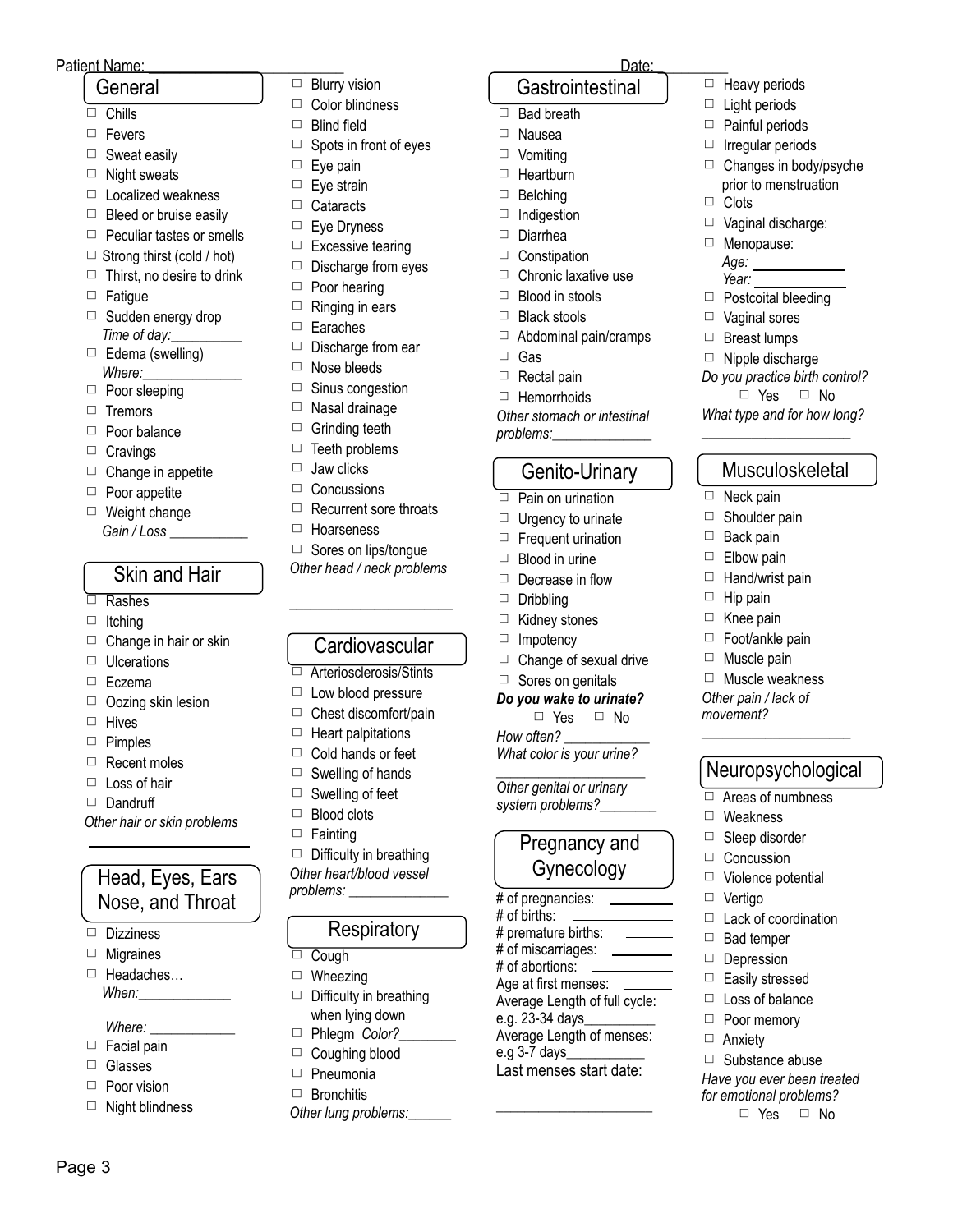| Patient Name: |  |
|---------------|--|
|               |  |

| Last Physical Date: |  | Doctor: | Results: |
|---------------------|--|---------|----------|
|---------------------|--|---------|----------|

Date:  $\frac{1}{\sqrt{1-\frac{1}{2}}}\frac{1}{\sqrt{1-\frac{1}{2}}}\frac{1}{\sqrt{1-\frac{1}{2}}}\frac{1}{\sqrt{1-\frac{1}{2}}}\frac{1}{\sqrt{1-\frac{1}{2}}}\frac{1}{\sqrt{1-\frac{1}{2}}}\frac{1}{\sqrt{1-\frac{1}{2}}}\frac{1}{\sqrt{1-\frac{1}{2}}}\frac{1}{\sqrt{1-\frac{1}{2}}}\frac{1}{\sqrt{1-\frac{1}{2}}}\frac{1}{\sqrt{1-\frac{1}{2}}}\frac{1}{\sqrt{1-\frac{1}{2}}}\frac{1}{\sqrt{1-\frac{1}{2}}}\frac{1}{\$ 

Are you now, or have you ever been, on a restricted diet? Please describe the diet and give the start/stop dates:

What medicines have you taken within the last 2 months? (include prescriptions, vitamins, over-the-counter drugs, herbs, etc.) Please attach addition pages for longer lists: 

What allergies do you have? What are your reactions to chemicals, foods, drugs, animals etc?

Any animals you or your family members are in close contact with:

# Habits Please indicate below: None, Light, Moderate, or Heavy. Please circle or add comments:

|                     | Excessive | Moderate | Minimal | None |  |
|---------------------|-----------|----------|---------|------|--|
| Alcohol:            | □         |          |         |      |  |
| Coffee:             | $\Box$    |          |         |      |  |
| Herbal or blackTea: | $\Box$    |          |         |      |  |
| Tobacco:            | □         |          |         |      |  |
| Sleep:              | $\Box$    |          |         |      |  |
| Appetite:           | $\Box$    |          |         |      |  |
| Energy Level:       | $\Box$    |          |         |      |  |
| Prescribed med's:   | $\Box$    |          |         |      |  |
| Vitamins:           | $\Box$    |          |         |      |  |
| Food Intake:        | $\Box$    |          |         |      |  |
| Teeth problems:     | $\Box$    |          |         |      |  |
| OTC/illegal/drugs:  | $\Box$    |          |         |      |  |
| Salt Intake:        | $\Box$    |          |         |      |  |
| Other:              | $\Box$    |          |         |      |  |
| Stress Level:       |           |          |         |      |  |
|                     |           |          |         |      |  |

# FOOD Required: Your dietary intake, in detail. **Everything you ate in the past 24 hours**:

| Afternoon:  |  |
|-------------|--|
|             |  |
| Before bed: |  |
|             |  |

Local person to call in case of an emergency? Name & Phone:

Sometimes other professionals can help me provide better care for you. If you would like me to consult with any of your **other** health care professionals, I will need to have you sign an agreement form before I consult with them. Would this be helpful? Yes --- No If Yes: please ask at my front desk for an "authorization for release of information" form.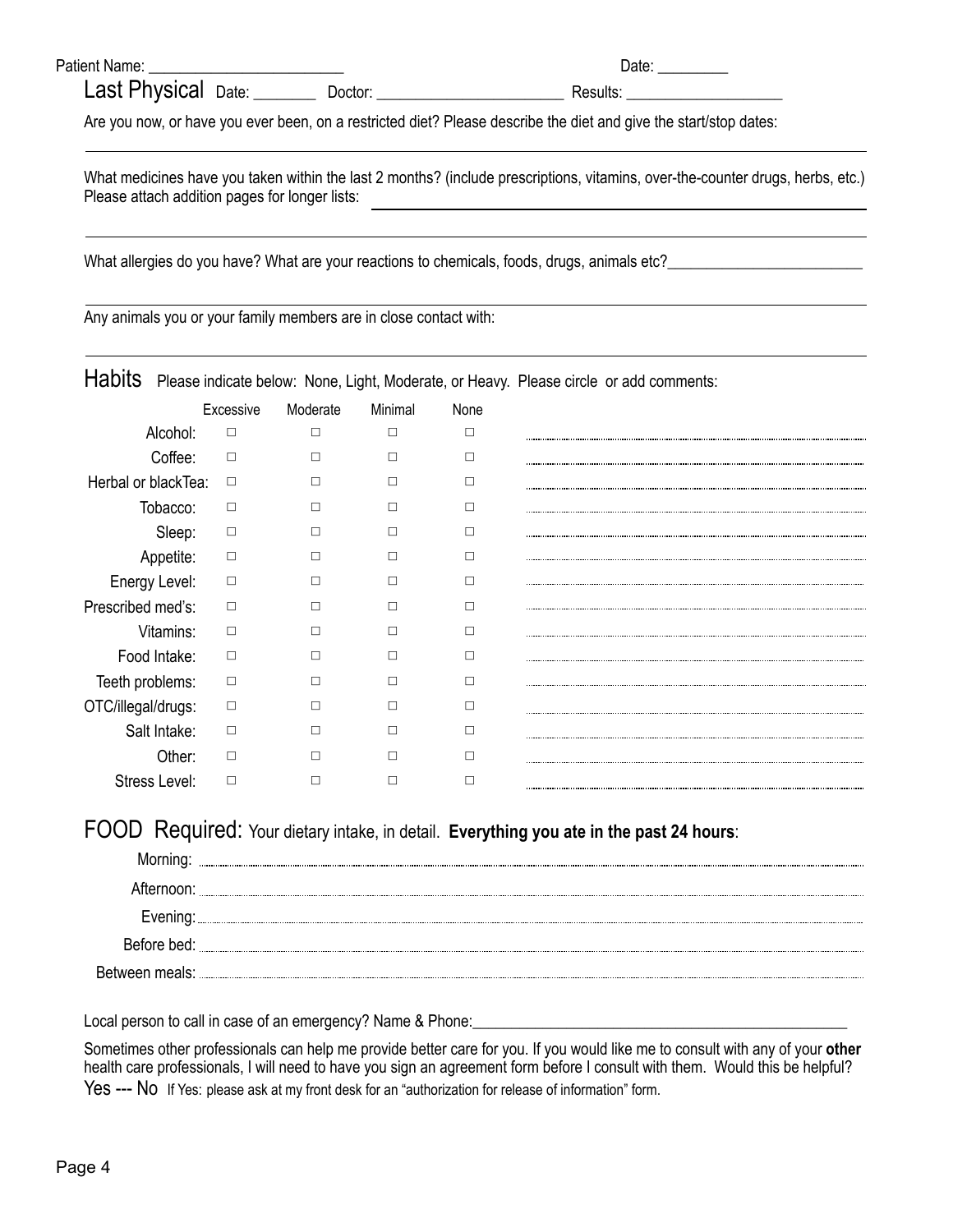# **Permission, Authorization & Informed Consent for Treatment at High Point Health pllc, dba Jade River Acupuncture**

## **Miranda R. Taylor, WA State East Asian Medicine Practitioner license AC 00002224**

**Purpose of treatment:** The purpose of treatment is to resolve your complaint, i.e., the reason you are seeking treatment. The clinic provides diagnosis and treatment to promote health and treat organic and/ or functional disorders. Miranda Taylor is licensed in WA since 2003 with a Bachelor of Science in biology with extensive chemistry coursework, and a 4 year Master's degree in Traditional Chinese Medicine.

**Nature of treatment:** High Point Health pllc dba Jade River Acupuncture provides East Asian Medicine as well as Nutrition Response Testing(SM). The scope of East Asian Medicine practice includes acupuncture, electro-acupuncture, moxibustion, acupressure, cupping, Gua Sha (dermal friction), infrared, sonopuncture (sound stimulation), laserpuncture, point injection therapy (aquapuncture) as well as dietary advice and health education based on East Asian medical theory. It also includes herbal, vitamin, and nutritional supplements; breathing, relaxation, and exercise techniques; Qi Gong, East Asian massage, and Tui Na; plus heat and cold therapies.

Nutrition Response Testing involves a Nutrition Response Testing health analysis and use of kinesiology (body reflexes) to inform Chinese medicine recommendations and to develop a natural health improvement program. The program can include dietary guidelines, nutritional supplements and life-style recommendations in order to assist the patient in improving his or her health. Note that Nutrition Response Testing is not for the treatment or "cure" of any disease. Nutrition Response Testing is a safe, non-invasive method of analyzing the body's physical and nutritional needs, and determining which deficiencies or imbalances could contribute to health problems.

**Benefits of treatment:** Acupuncture and East Asian Medicine procedures and nutrition have been used effectively to treat disease for hundreds of years. The Wold Health Organization lists over 40 conditions that can be effectively treated by acupuncture. These include muscular-skeletal injuries, digestive difficulties, respiratory diseases, women's health issues, etc. However, this record does not allow a guarantee of any individual course of treatment.

Nutrition Response testing does not promise or guarantee the results of treatment with this modality or any natural health, nutritional, or dietary programs recommended by Miranda Taylor. I understand that Nutrition Response Testing is a means by which the body's natural reflexes are used to determine possible nutritional imbalances so that safe natural programs can be developed and modified for the purpose of bringing about a more optimum state of health. I understand that Nutrition Response Testing is not a method for "diagnosing" or "treating" any specific disease, including conditions such as cancer, AIDS, infections, or other medical conditions, and that these are not being tested for or treated.

**Risks of treatment:** East Asian Medicine procedures have been shown to be relatively safe. There are some uncommon but potential risks, which include discomfort during and after treatment, "needle sickness" which includes dizziness or fainting that might occur if the patient has not eaten shortly before the treatment; localized but minor bruising or swelling; minor burns from moxibustion, infection (rare with the use of disposable needles); broken needles; and temporary aggravation of symptoms that existed prior to treatment.

With Nutrition Response Testing, risks are minimal. Occasional aggravation of symptoms can occur if the body is detoxing rapidly, but special appointments should be made to quickly remedy them.

**NOTE:** Please notify Miranda if you experience any adverse effects from your treatment. She will be glad to work with you to overcome any adverse effects immediately, if they arise at all.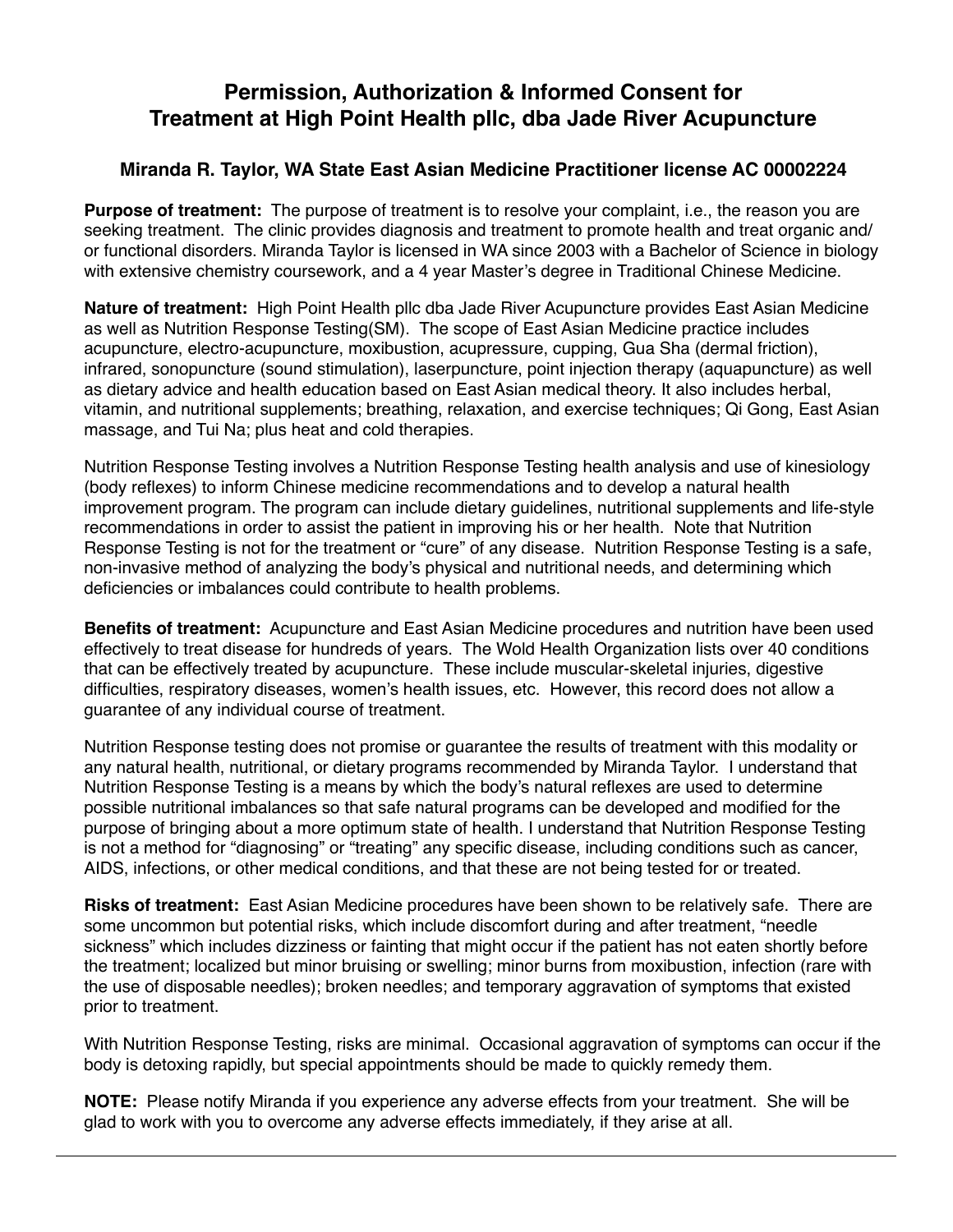**Special Situations:** You must inform Miranda if you have severe bleeding disorder, wear a pacemaker, or have any other electronic medical device on your body. Because some herbs and acupuncture points are contra-indicated during pregnancy, notify Miranda if you are pregnant or if you might become pregnant.

**Confidentiality of medical records:** Your medical records are not released to anyone or any organization without your written consent. If data from this clinic are used in research, all identities and individual records are kept confidential.

**Required consultations:** Washington State law requires acupuncturists to receive a written diagnosis or to consult with a primary care provider (MD, DO, ND,PA, ARNP) before treating patients with any of the following potentially serious disorders: cardiac conditions, including uncontrolled hypertension; acute abdominal symptoms; acute, undiagnosed neurological changes; unexplained weight loss or gain in excess of 15% of body weight within three months; suspected fracture or dislocation; suspected systemic infection; any serious undiagnosed hemorrhagic disorder; and acute respiratory distress without previous history or diagnosis. This consultation requires your authorization; if you refuse the authorization or do not provide a recent diagnosis from the physician, you will have to sign a waiver so that treatments may continue.

**Consent:** By signing below, you request and consent to the performance of acupuncture, East Asian medicine treatments, and/or Nutrition Response Testing treatments. You are free to withdraw your consent and stop treatment at any time. Your signature indicates that you have read and understand the preceding information in this document and that if you have any questions, you will ask Miranda before signing.

You hereby release High Point Health pllc dba Jade River Acupuncture from any and all liability that may occur in connection with your treatments, except for the failure to perform the procedures with appropriate medical care. Your signature also indicates your understanding that you are ultimately responsible for all financial obligations for treatments.

Patient/Guardian's Name (please print): \_\_\_\_\_\_\_\_\_\_\_\_\_\_\_\_\_\_\_\_\_\_\_\_\_\_\_\_\_\_\_\_\_\_\_\_\_\_\_\_\_\_\_

| Patient/Guardian's Signature: | Date |  |
|-------------------------------|------|--|
|-------------------------------|------|--|

## **Cancellation Policy Consent:**

High Point Health dba Jade River Acupuncture enforces a strict cancellation policy. You will be charged the full amount for your scheduled appointment time if canceling or rescheduling is done less than 24 hours before your appointment. Thank you for your time and understanding.

I (please print name) **I** contain the cancellation Policy and acknowledge that I can be charged the full amount and that I am responsible for payment for my scheduled appointment if I cancel or reschedule with less than 24 hours notice.

| Patient/Guardian's Signature: |  | $\sim$ $\sim$ $\sim$ |
|-------------------------------|--|----------------------|
|-------------------------------|--|----------------------|